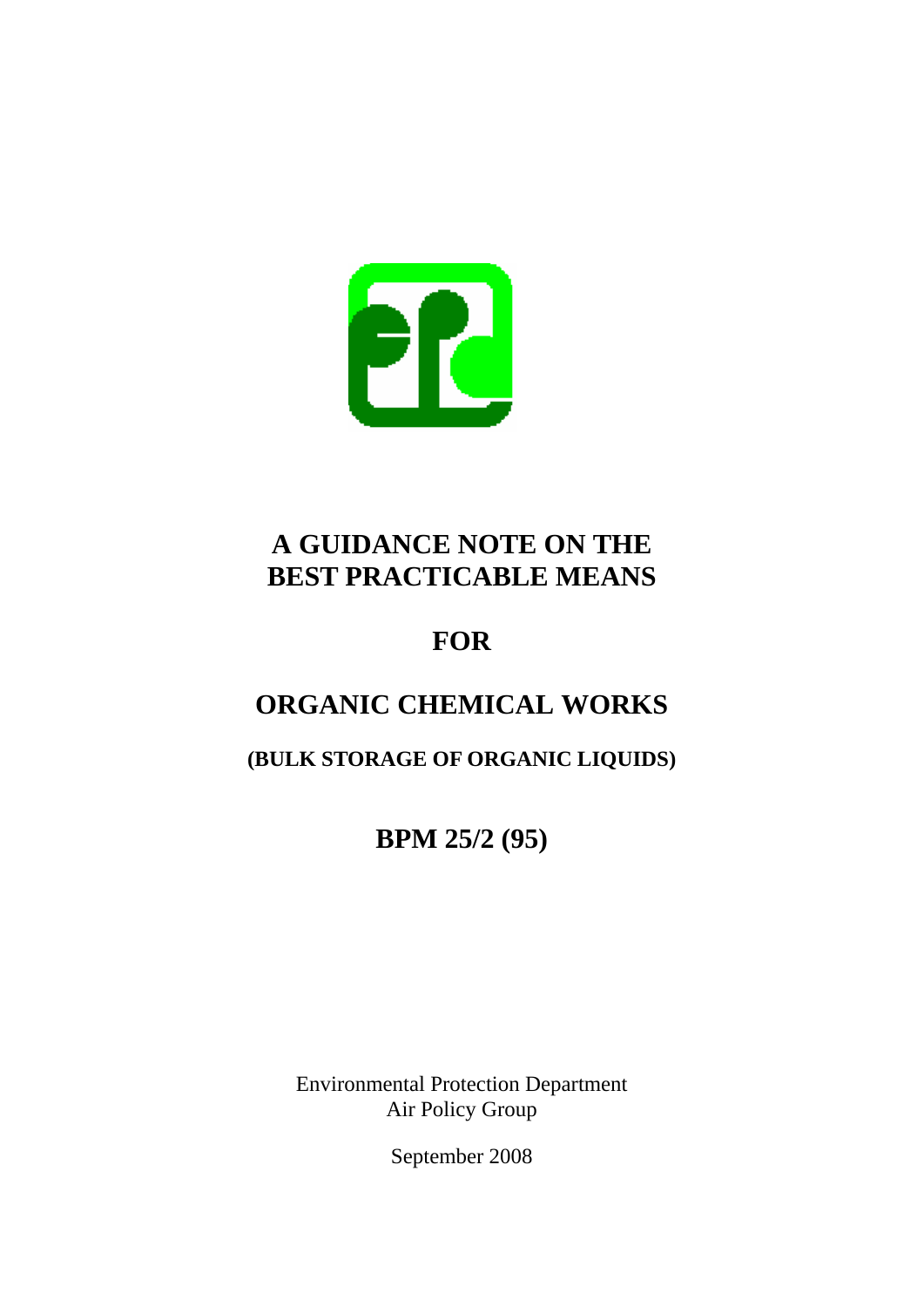#### 1. **1.INTRODUCTION**

- 1.1 This Note is one of a series issued by the Environmental Protection Department to provide guidance on air pollution management for processes specified under Part IV of the Air Pollution Control Ordinance (the Ordinance). It also serves as a guide for the assessment of an application for Specified Process licence under the Ordinance.
- $1.2$ It should be understood that this Note sets out the basic requirements for the applicant to provide and maintain the best practicable means for the prevention of emission of air pollutants. The applicant should recognize that whether a licence is granted or refused, and on what conditions, will depend on all the circumstances of an individual application besides the requirements set out in this Note. The Authority may devise specific requirements for individual facility carrying out the specified process.
- 1.3 This Note covers the bulk storage of organic liquids, including liquid fuel, in tanks having an installed capacity *(individual)* exceeding 100 m<sup>3</sup>, which comes within the specified process "Organic Chemical Works" described in Schedule 1 to the Ordinance as:

"Works, not being a chemical process described in any other specified process, of the following kinds in which-

- $(a)$ the installed capacity exceeds 100 tonnes per annum (expressed as the total organic chemical products), and in which-
	- $(i)$ any organic chemicals, including organic intermediate products, pesticides, fertilisers, and specialty chemicals, are manufactured in any organic chemical process; or
	- $(ii)$ any organic solvent or mixture of solvents is recovered by any thermal process; or
- $(b)$ any organic liquids, including liquid fuel, are stored in tanks having an installed capacity exceeding  $100m^3$ ."

### **2. EMISSION LIMITS**

- $2.1$ All emissions to air, other than steam or water vapour, shall be colourless, free from persistent mist or fume, and free from droplets.
- $2.2$ Emissions from the specified process and associated processes covered by this Note shall not:
	- (a) exceed the concentration limit / control requirement set out in Annex I.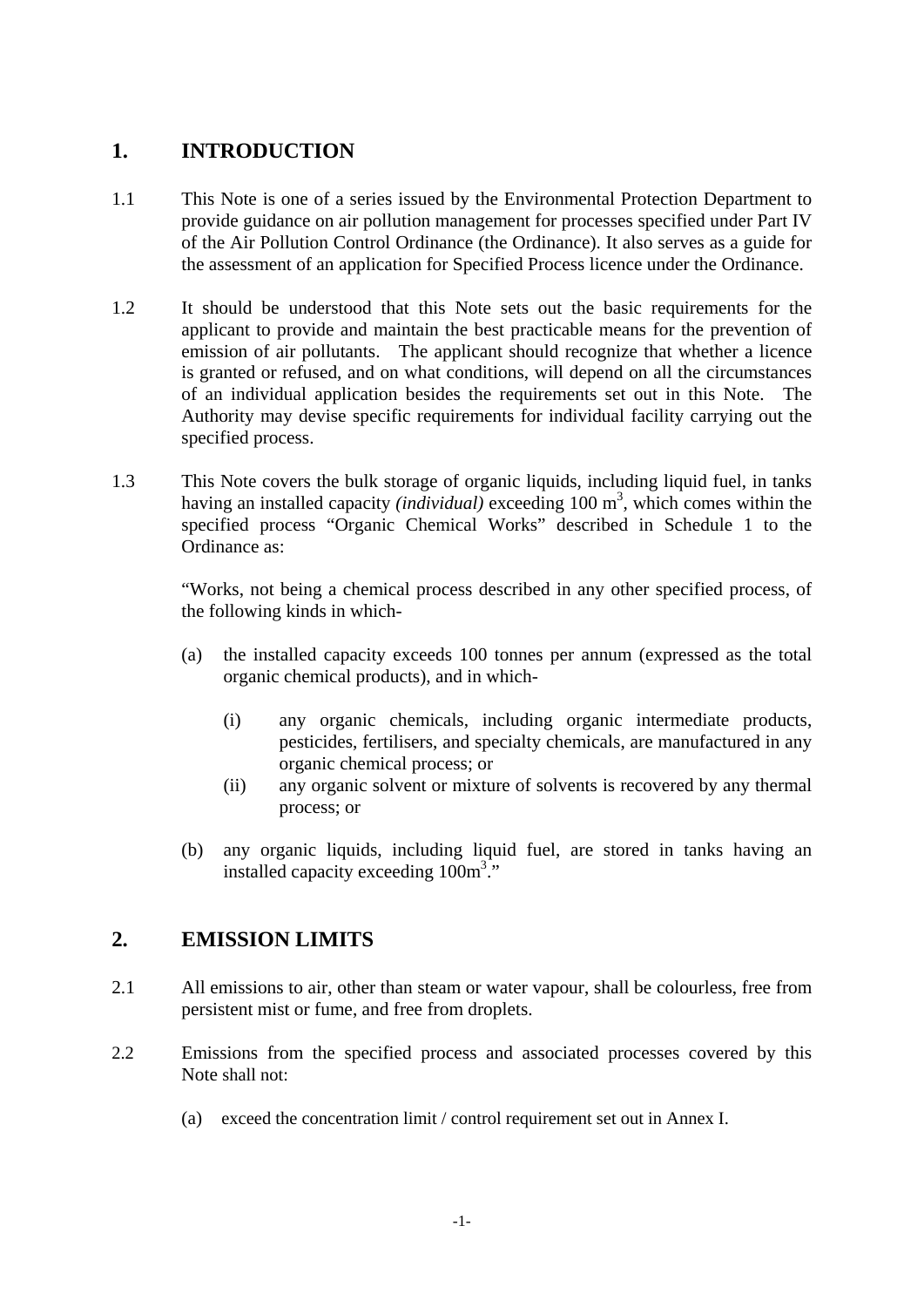(b) appear to be as dark as or darker than Shade 1 on the Ringelmann Chart when compared in the appropriate manner with the Ringelmann Chart or an approved device.

#### **3. FUEL RESTRICTION**

3.1 All fuels to be used shall comply with the Air Pollution Control (Fuel Restriction) Regulations in force.

#### **4. CONTROL OF EMISSIONS**

#### General Requirements

 $4.1$ 4.1Appropriate air pollution control measures shall be used and good housekeeping should be followed in order to minimize air pollutant emissions into the atmosphere.

#### Ambient Air Quality

- $4.2.$ An acceptable ambient air quality shall be maintained at or beyond the plant boundary. In particular, the following limits measured at ambient conditions should not be exceeded at or beyond the plant boundary:
	- Benzene :  $185 \text{ µg/m}^3$  (one-hour average)
	- Odour : 2 odour units

*(Note: An odour unit is the measuring unit of odour level and is analogous to pollutant concentration. In this context, the odour level is defined as the ratio of the volume which the sample would occupy when diluted with air to the odour threshold, to the volume of the sample. In other words, one odour unit is the concentration of the odorant which just induces an odour sensation.)* 

Transfer, Handling and Storage of Volatile Organic Liquids

- 43 The requirements listed in this Section apply to the transfer, handling and storage of the following organic liquids:
	- (a) any organic liquid, including liquid fuel, having a flash point below  $23^{\circ}$ C; and
	- (b) any organic liquid which is artificially heated above its flash point for transfer, handling or storage.
- $4.4$ 4.4For transferring, handling and storing the aforesaid organic liquids, the following control measures shall be implemented:
	- $(a)$ Transfer and handling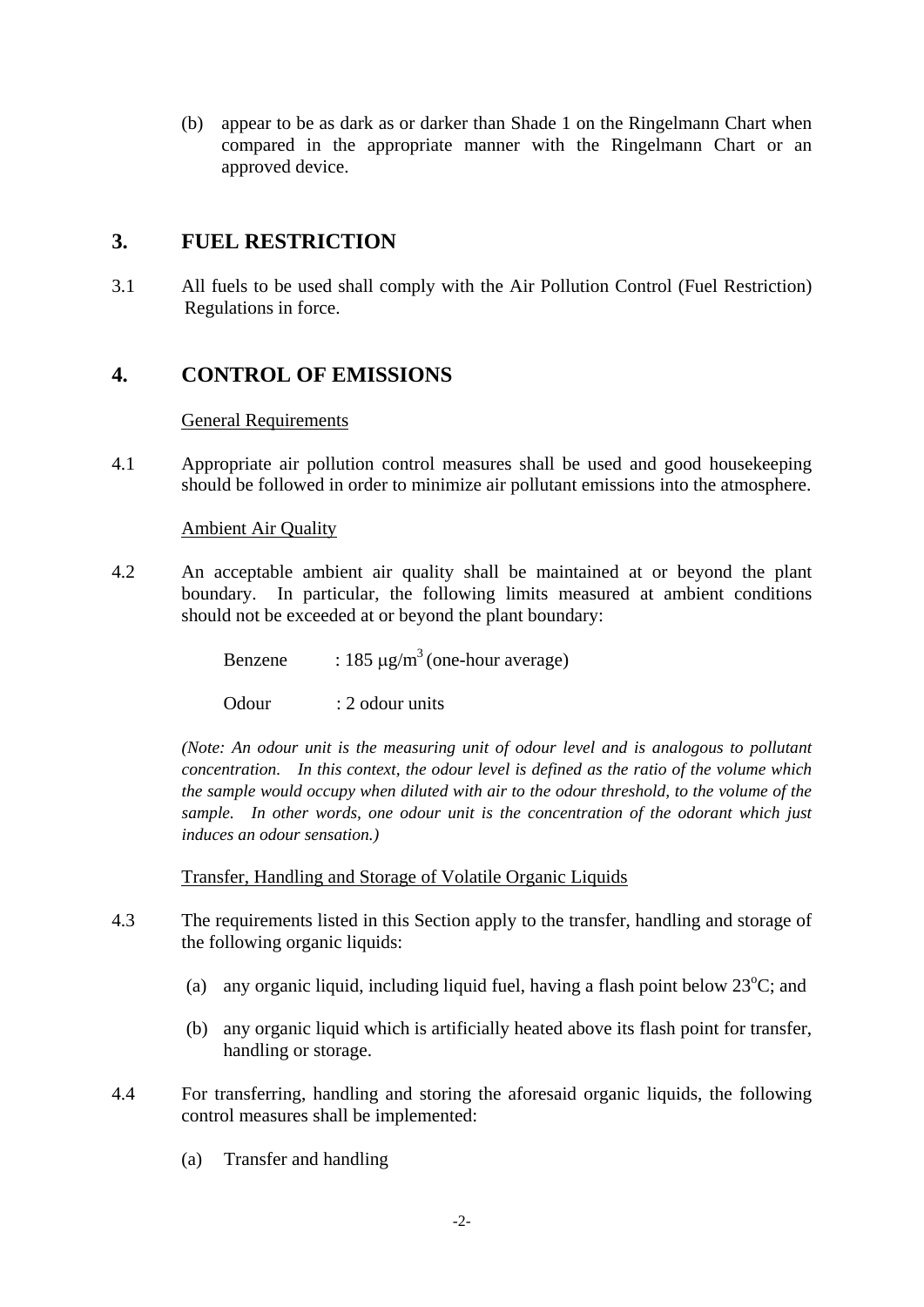- (i)During the filling of a road tanker with organic liquids from a storage tank, the vented vapour shall be passed to a vapour control system before being discharged to the atmosphere. To satisfy this requirement, the use of the technology of "Bottom Loading" is recommended.
- (ii) Adequate means such as a high level detector, liquid shutoff device or other appropriate device shall be provided to avoid spills while filling road tankers with organic liquids.
- (iii) Suitable seals shall be provided in transfer pumps, valves and couplers to avoid leakages for transferring and handling organic liquids.
- (b) Storage
	- (i) A storage tank with a capacity greater than  $1,000 \text{ m}^3$  shall be equipped with a floating roof  $(see<sup>1</sup>)$  $(see<sup>1</sup>)$  $(see<sup>1</sup>)$ , unless it is installed before 1993 and is not required under the Building (Oil Storage Installations) Regulations to install a floating roof.
	- (ii) For a storage tank with a capacity greater than  $1,000 \text{ m}^3$  which is not equipped with a floating roof  $(see<sup>1</sup>)$ , a vapour control system shall be provided to minimize vapour loss from the tank.
	- (iii) A storage tank with a capacity greater than  $100 \text{ m}^3$  but less than or equal to  $1,000$  m<sup>3</sup> shall be equipped with either one of the following to minimize vapour loss:
		- a) a) a floating roof *(see<sup>1</sup>)*, or
		- $b)$ a vapour control system.
- (c) Vapour control system

1

- $(i)$ A vapour control system as mentioned in paragraph  $4.4(a)(i)$  shall be capable of processing the organic vapour vented to it and reducing the vapour emissions to meet the emission limits stipulated in Section 2 of this Note.
- $(ii)$ A vapour control system as mentioned in paragraphs  $4.4(b)(ii)$  and 4.4(b)(iii) shall be capable of processing the organic vapour vented to it and removing the vapour emissions to meet the emission limits stipulated in Section 2 of this Note.
- $(iii)$ Wherever practicable, a vapour control system should be designed to recover the removed vapours and return them to the plant for subsequent use.

<span id="page-3-0"></span>*<sup>1</sup> A floating roof should conform to the requirement of floating roof tank as set out in the Code of Practice for Oil Storage Installations (1992) issued by the Building Ordinance Office.*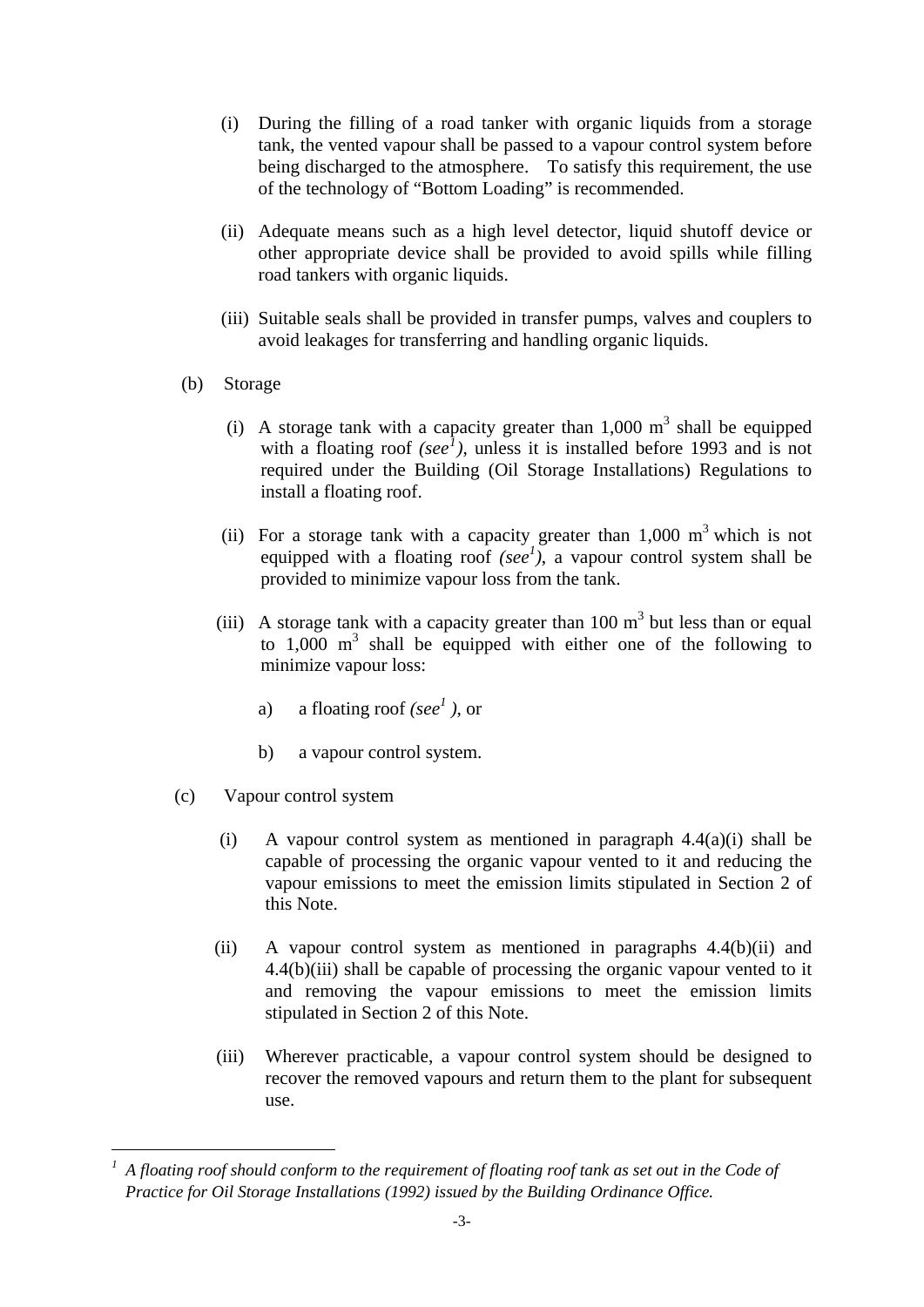#### Prevention of Leakage

- 4.5 Good engineering design and all practicable steps should be taken to prevent the leakage of organic liquid or vapour from the process or system. If leakage occurs, suitable mitigation measures and operation procedures should be enforced to minimize any resultant air pollutant emission.
- 4.6 Without prejudice to the generality of the above requirements, the following measures shall be implemented as the minimum requirement:
	- $(a)$ The plant shall be designed, constructed and operated in a manner that there will be no leakage of organic liquid or vapour during normal plant operation.
	- $(b)$ The plant operator shall implement suitable monitoring programme and procedure for detection and prevention of leakage. If any leakage is detected, the plant operator shall immediately take appropriate actions including those relating to plant repairs to minimize air pollution emissions.

#### Sampling and Maintenance

- 4.7 Good plant design and operation procedure shall be used to minimize the purge or release of any organic liquid or vapour from the process or system during:
	- $(a)$ sampling of the organic liquid; and
	- $(b)$ maintenance, repair or inspection of the plant.

#### 5 **5OPERATION AND MAINTENANCE**

- $5<sub>1</sub>$ Requirements include not only the provision of appliances, but the proper operation and maintenance of equipment, its supervision when in use, and the training and supervision of properly qualified staff.
- $5.2$ Repair to equipment shall be made as soon as practicable. Specific operation and maintenance requirements should be specified for individual equipment.
- 5.3 5.3Malfunctioning and breakdown of the process or air pollution control equipment which causes exceedance of the emission limits or violation of other air pollution control requirements shall be reported to the Authority within 3 working days.

#### **6. MATERIAL RESTRICTION**

6.1 Clean energy sources and fuels with proven benefits to air pollution reduction shall be used whenever possible in the relevant specified process and associated operations. The use of electricity or gaseous fuel is always recommended.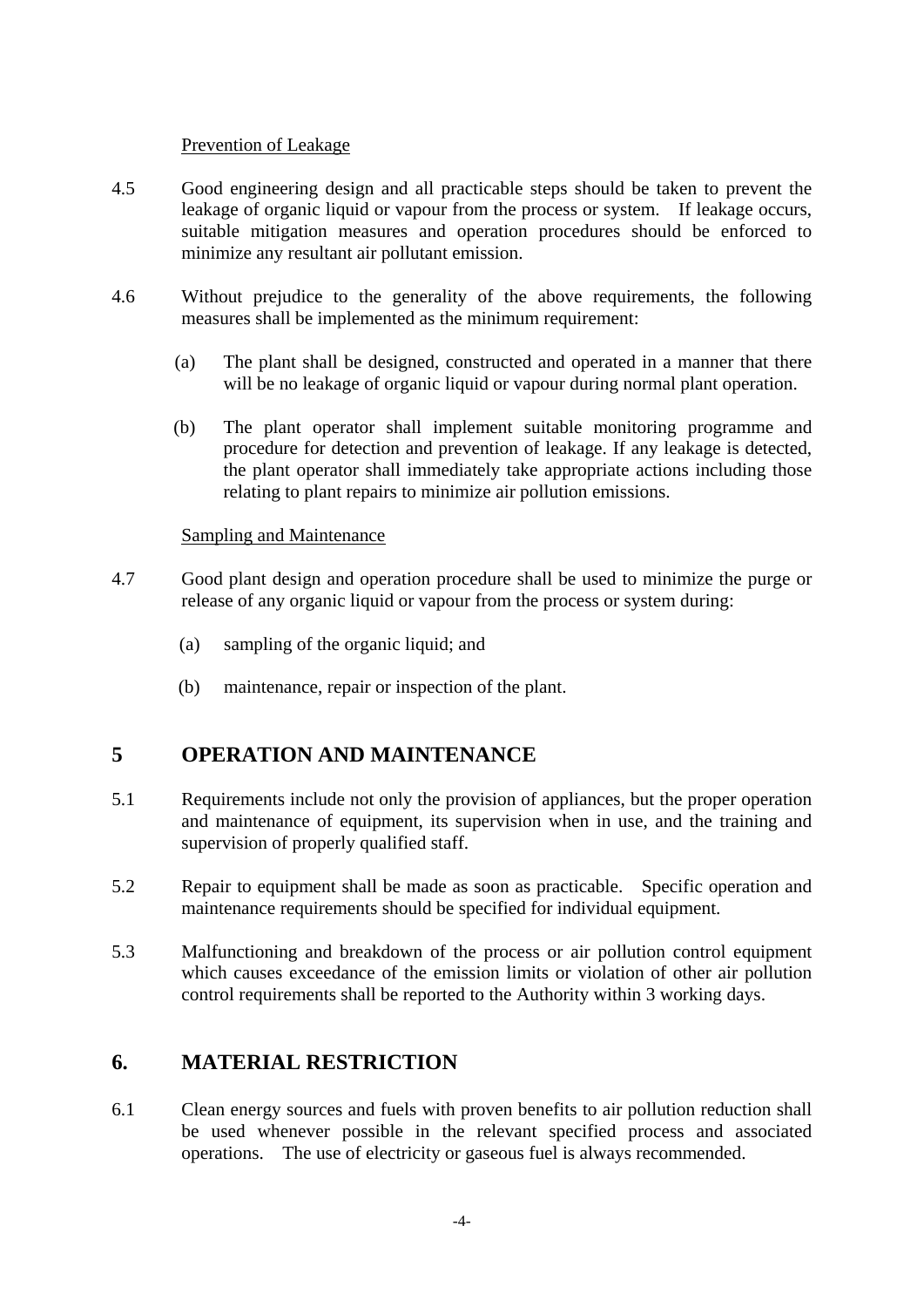### **7. MONITORING REQUIREMENTS**

- $7.1$ Parameters and sampling frequency shall be determined by the Authority. However, the following parameters shall be monitored as the minimum requirement and the monitoring results shall be submitted to the Authority on a regular basis:
	- (a) Process monitoring
		- $(i)$ monthly plant throughput of different organic liquids; and
		- $(ii)$  $other$  essential operating parameter(s) which may significantly affect the emission of air pollutants, such as the operating conditions of a vapour control system.
	- (b) Ambient monitoring

The ambient concentrations of the following chemicals shall be monitored on a regular basis at the plant boundary or any other locations agreed with the Authority:

- (i) benzene; and
- (ii) other organic vapours which may be emitted in significant amount from the process or system.

### **8. COMMISSIONING**

8.1 Commissioning trials (to be witnessed by the Authority whenever appropriate) shall be conducted to demonstrate the performance and capability of the air pollution control measures and a report of the commissioning trial shall be submitted to the Authority within 1 month after completion of the trial.